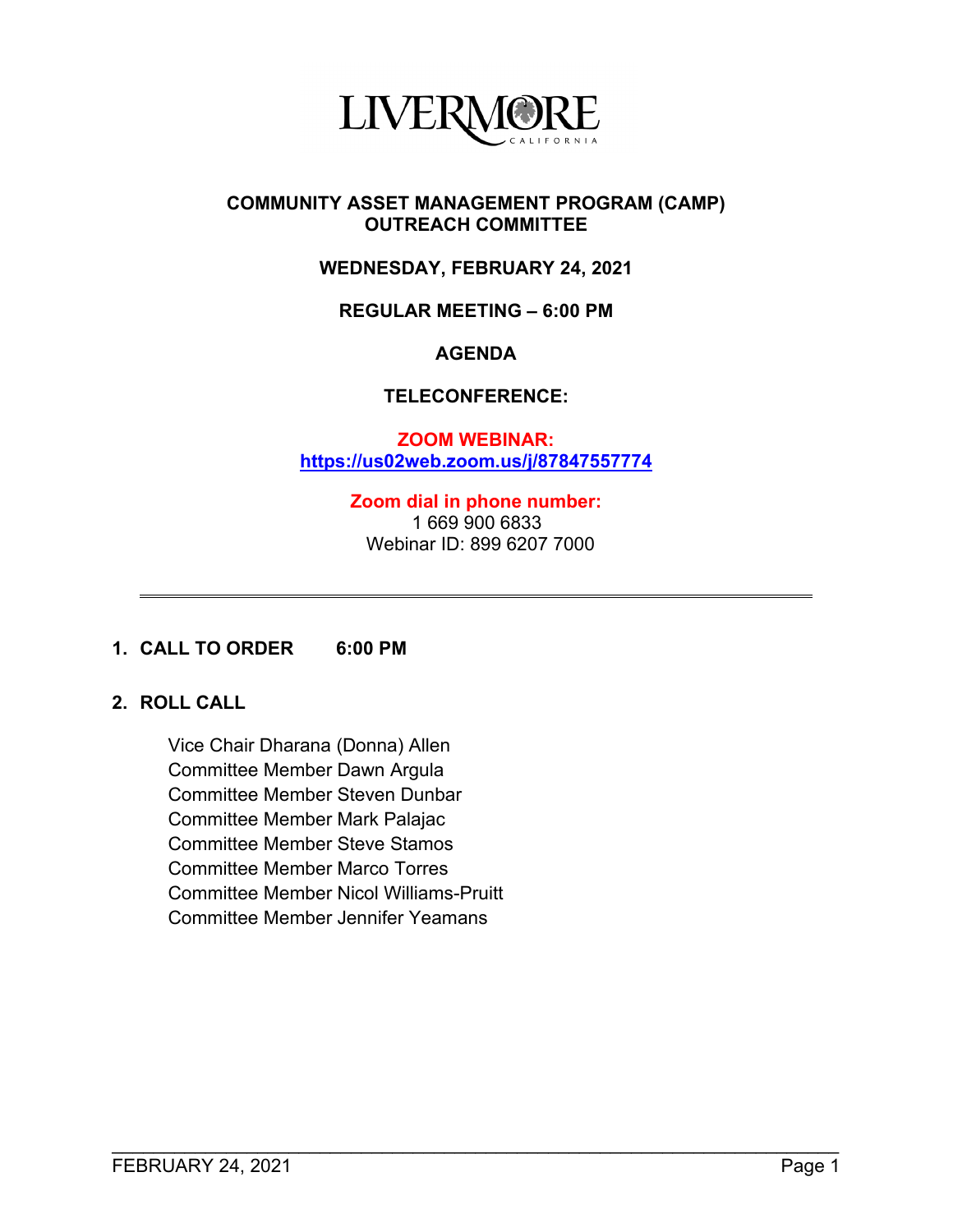# **3. PUBLIC COMMENT**

In conformance with the Brown Act, no action can occur on items presented during Citizens Forum. Please submit comments via the Zoom Q&A feature. Comments are limited to 500 words and will be read into the record by the meeting clerk.

# **4. APPROVAL OF MINUTES –** October 28, 2020

### **5. REPORT ON OLD BUSINESS**

### **6. NEW BUSINESS**

- 6.01 Election of Chairperson and Vice Chairperson
- 6.02 Report from CAMP Outreach Members
- 6.03 Discussion Regarding Asset Management Outreach Program Updates
- 6.04 Discussion Regarding Asset Management Animated Video
- 6.05 Discussion Regarding Asset Management Fact Sheets
- 6.06 Discussion Regarding Asset Management Stakeholder Briefings
- 6.07 Discussion Regarding Asset Management Upcoming Outreach Tools and Next Steps

### **7. ADJOURNMENT**

The next regular meeting will be held at a future date, time, and location to be determined by the CAMP Outreach Committee.

HOW TO PARTICIPATE IN THE CAMP OUTREACH COMMITTEE MEETING:

You can participate in the meeting in a number of ways:

Participants may submit comments prior to the meeting. Written comments or materials may be submitted by the public to the City of Livermore Public Works Department via email at [PublicWorks@cityoflivermore.net.](mailto:PublicWorks@cityoflivermore.net) Items received by 12:00 noon on the day of the meeting will be provided to the Committee and will be available at [www.LivermoreAssets.net](http://www.livermoreassets.net/) prior to the meeting. These items will not be read into the record.

During the meeting, the Public Comment agenda item is an opportunity for the public to speak regarding